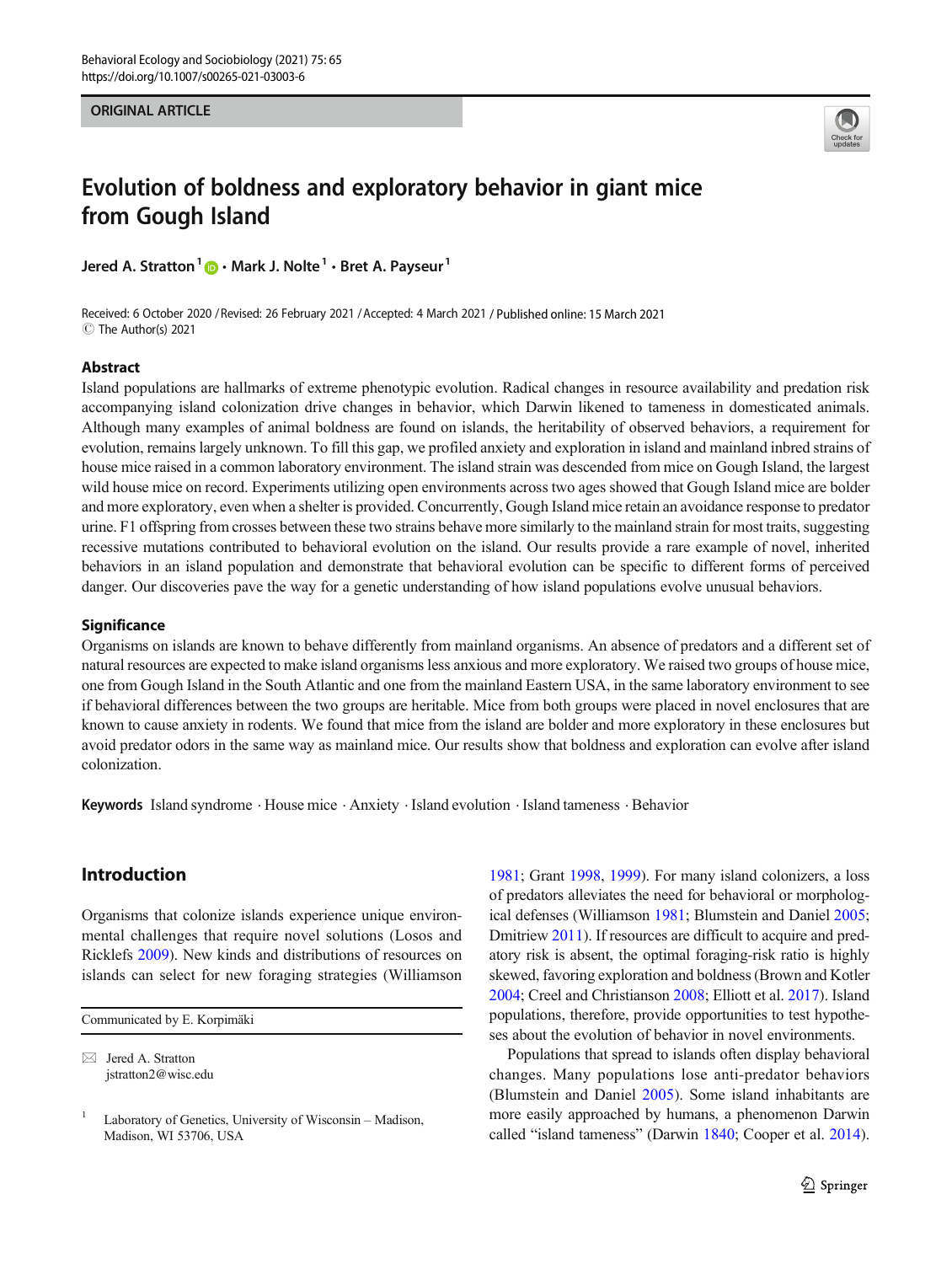In some island rodents, territoriality and conspecific aggression are reduced compared to mainland populations (Halpin [1981;](#page-10-0) Baier and Hoekstra [2019\)](#page-9-0). Behavioral responses to island environments sometimes occur in the context of other phenotypic shifts. New behaviors are often accompanied by transitions in life history and morphology (Foster [1964](#page-10-0); Halpin [1981;](#page-10-0) Berry [1992\)](#page-9-0) in a pattern referred to as the "island syndrome" (Adler and Levins [1994](#page-9-0)).

Although behavior is suspected to be an important component of adaptation to island conditions, the question of whether island populations harbor heritable changes in behavior has rarely been answered (Jolly et al. [2018](#page-10-0); Baier and Hoekstra [2019\)](#page-9-0). Demonstrating that behavior has evolved on islands requires evidence of genetic change in behavioral traits.

A promising organismal system for testing hypotheses about behavioral evolution in response to island environments is found on Gough Island, a remote volcanic island in the middle of the South Atlantic Ocean. Despite the remote location of Gough Island, over 2700 mi from the nearest mainland, house mice (*Mus musculus domesticus*) colonized the island, probably via sealing ships from Western Europe a few hundred generations ago (Verrill [1895;](#page-10-0) Wace [1961](#page-10-0); Gray et al. [2014\)](#page-10-0). In a remarkable phenotypic transformation, these mice evolved a body size twice that of their mainland counterparts (Rowe-Rowe and Crafford [1992](#page-10-0); Jones et al. [2003\)](#page-10-0). Laboratory-born offspring of Gough Island mice (hereafter "GI mice") maintain their unusual size, confirming that this morphological distinction has a genetic basis (Gray et al. [2015;](#page-10-0) Parmenter et al. [2016](#page-10-0)). On Gough Island, mice live without the predators and without the human commensals they commonly exploit for food and shelter on the mainland (Rowe-Rowe and Crafford [1992](#page-10-0); Phifer-Rixey and Nachman [2015\)](#page-10-0). The diet of GI mice is highly variable and seasonal, with invertebrates (mainly earthworms) and seeds being the most stable food source (Jones et al. [2003](#page-10-0)). During the winter season, GI mice predate on endangered seabird populations that use the island as a nesting ground, leading to the deaths of an estimated 2 million chicks and/or eggs per year (Caravaggi et al. [2019\)](#page-9-0). The combination of increased body size, novel consumption of birds, loss of predatory danger, and removal of human commensals predicts the evolution of increased exploration and boldness in GI mice. Because GI mice are western European house mice (Mus musculus domesticus), the same subspecies as the laboratory mouse (Gray et al. [2014\)](#page-10-0), established methods in biomedical research can be applied to profile behavioral evolution.

In this article, we use GI mice to examine recent behavioral evolution on an island. By exposing juvenile and adult mice to novel environments with different levels of perceived risk, we uncovered multiple lines of evidence that GI mice are bolder (i.e., less anxious) and more exploratory than mice from a mainland reference strain. The detection of these differences among inbred strains raised in a common environment demonstrates that they are inherited. Our findings indicate that GI mice evolved enhanced boldness and exploration (evidenced by the distance traveled during a behavioral test) over a short timescale and in concert with other substantial phenotypic changes. This work lays the foundation for identifying the genetic changes responsible for behavioral evolution in organisms that colonize islands.

# Materials and methods

#### Mouse strains and husbandry

Inbred strains of GI mice and mainland mice were used throughout this study. In 2009, GI mice were live-caught and shipped to the University of Wisconsin School of Veterinary Medicine Charmany Instructional Facility, where a breeding colony was established (Gray et al. [2015](#page-10-0)). GI mice for this study belonged to a strain maintained for 21–23 generations of brother-sister mating. At this stage of inbreeding, we expect most of the genome to be homozygous, allowing us to treat individual mice as replicates of the same genetic background. Mainland mice belonged to the WSB/EiJ inbred strain founded from breeding pairs caught in Maryland (purchased from the Jackson Laboratory, Bar Harbor, ME) and were maintained in the same colony as GI mice for the same time period. GI mice and house mice from the eastern coast of North America are likely descended from Western Europe (Gray et al. [2014](#page-10-0); Phifer-Rixey et al. [2018\)](#page-10-0), though the geographic locations of source populations are unknown. F1s were generated by crossing mice from the GI strain and the mainland strain in both maternal directions. All mice were housed in micro-isolator cages with corn cob substrate (1/8th inch; The Andersons Lab Bedding), with ad libitum access to food (Envigo 2020X Teklad Global Diet) and water. Breeders were provided with a higher fat chow (Envigo 2019 Teklad Global Diet) and a red mouse igloo (Bio Serv). All cages were provided with nesting material and irradiated sunflower seeds (Envigo). Cage changes occurred every 6–8 days or, in the case of a new litter, 10 days after parturition. The colony was kept in a temperature-controlled room (20–23 °C) under a 12 h light/dark cycle.

Mice used for behavioral testing were weaned 20–21 days after parturition and housed with one littermate of the same sex to reduce behavioral effects of within-cage hierarchies (Horii et al. [2017](#page-10-0)). All mice were weighed to the nearest tenth of a gram during cage changeouts and after the last behavioral assay (i.e., weekly from ages  $4-10$  weeks old  $\pm 1$  day).

## Behavioral assays

All behavioral assays were conducted in a room separate from the main colony. Each subject was tested four times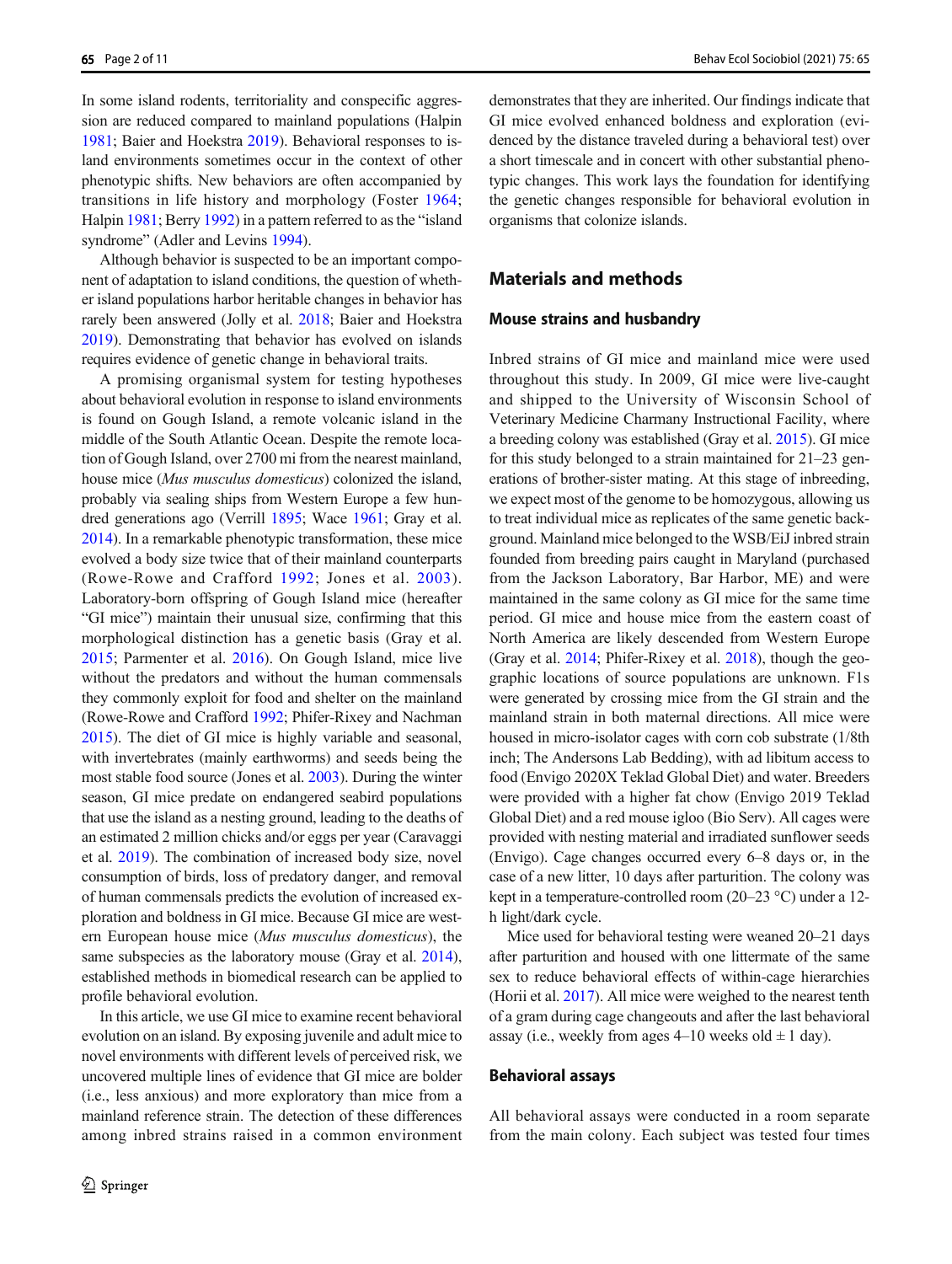<span id="page-2-0"></span>with the following regimen (see Fig. 1a): open field (4 and 8 weeks old  $\pm$  1 day), light/dark (9 weeks old  $\pm$  1 day), and predator cue (10 weeks old  $\pm$  1 day). All tests were conducted during the light phase of the light/dark cycle under white, fluorescent light. Females were scored for stage of estrous cycle according to Caligioni ([2009\)](#page-9-0) on the same day as testing, beginning with the second open field test. Twelve females (all from the mainland strain) were in estrous the same day as testing. These animals fell within the range of values for each trait measured in that strain and were included in the final analysis. The order of subjects tested within litters each day was randomized. Each test began by bringing the subjects' cage into the room for a 30-min acclimation period. The experimenter remained in the room out of sight of the subjects throughout the acclimation and testing periods except for transfer to and from the arena. The relevant arena for each test (see Fig. 1b–d for examples) was placed in the center of the room next to a movable cart where a computer and video recording hardware were located. The arena was cleaned with 70% ethanol after each test and at least 5 min was allowed for the ethanol to evaporate before testing a new subject. For the light/dark test the floor panels were removed and shaken to evaporate the ethanol instead of using a 5-min waiting period. All tests were video recorded using Debut Video Capture Software v 5.33 at default settings with Focus set to 0. A Logitech HD Pro Webcam C920 was positioned directly above the center of the arena.

Two videos were taken before each test to assist in video analysis: an "empty" video containing a short recording of the empty arena and a calibration video containing a short recording of the arena with specific positions marked. The "empty" video was used in aligning all images of the test recording. The calibration video was used in defining coordinates of regions of interest and converted pixels to millimeters. Subsequent subsections provide additional details of experimental design for each test.

## Open field test

The open field (58 cm  $W \times 58$  cm  $D \times 58$  cm H; see Fig. 1b) was constructed from expanded, white PVC (Grainger Industrial Supply). Lighting in the room was set so that the center of the open field measured  $300 \pm 5$  lx. A calibration video was taken using a poster board on the bottom of the arena with the center and each corner (1 in. from both edges) marked by circles drawn with black marker. Subjects were initially placed in the center of the arena facing away from the movable cart. The video recording software was started and the subject was allowed to freely explore the arena. After 30 min of uninterrupted exploration, the subject was returned to its home cage and the number of fecal boli in the arena was counted, a commonly used readout of anxiety originally validated in the rat (Hall [1934\)](#page-10-0).



Fig. 1 Schematic of testing design and arenas. a Timeline of a subject mouse's life. b Schematic of the open field arena. The center defined during video analysis is outlined by the dashed circle. c Schematic of the light/dark box. The subject has free access to both equally-sized chambers during the test. Distance to the center threshold is noted by

the dashed line. d Schematic of the y-maze used in the predator cue test. Each arm is equally sized and freely accessible. Threshold for each arm defined during video analysis is indicated in the right arm by the dashed line. Locations of the predator and control cues are noted with black dots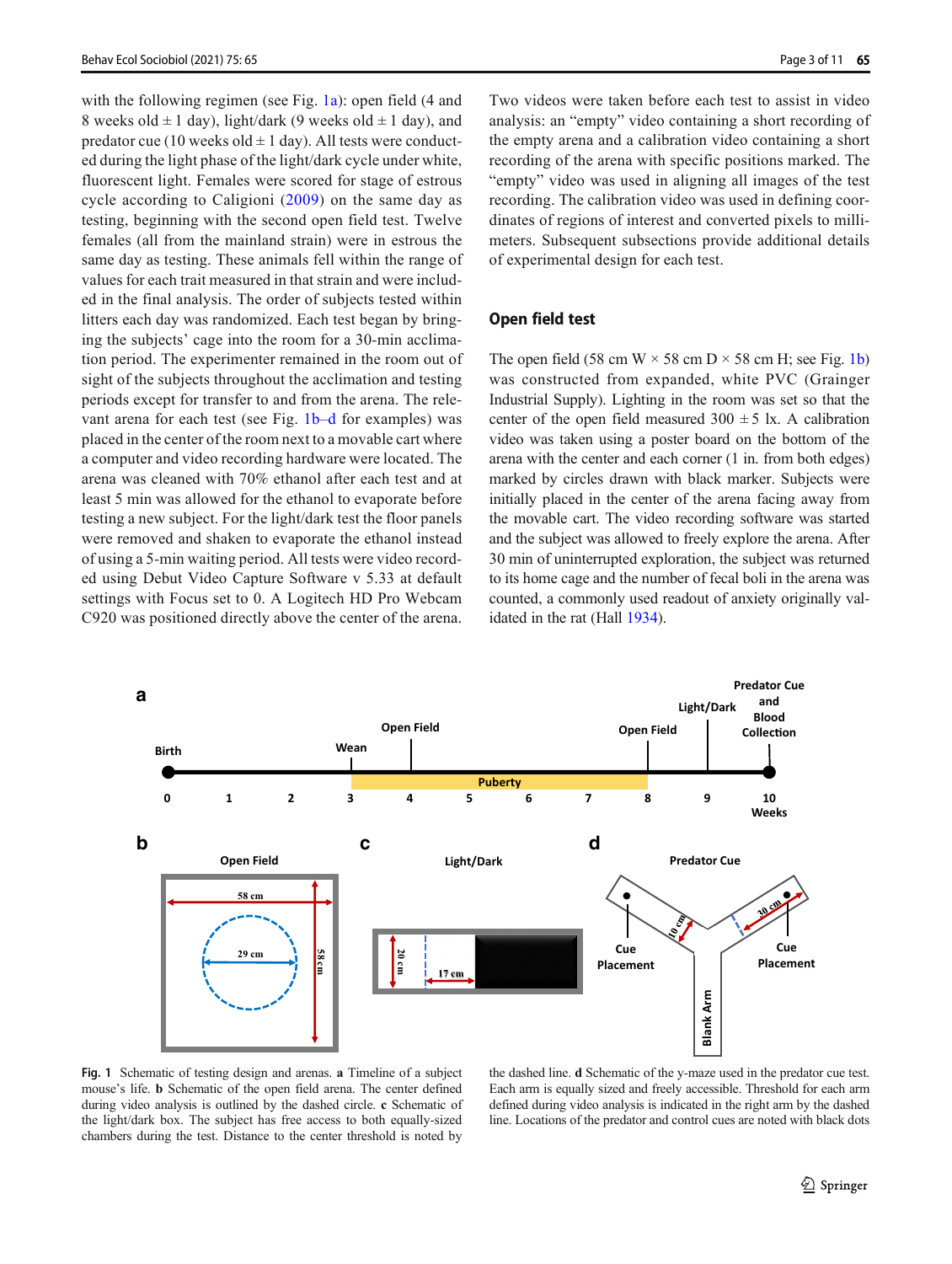## Light/dark test

A mouse-sized place-preference chamber (68.6 cm W  $\times$ 20.3 cm  $D \times 38.1$  cm H; San Diego Instruments; Fig. [1c\)](#page-2-0) was used for a light/dark test. One-half of the arena had a black floor and was exteriorly covered with black static cling film. The opposite chamber had a white floor and was interiorly covered with white static cling film (except for the lid to allow video observation). The chamber divider was positioned 4 cm above the floor to allow free access between both chambers. Lighting was set so that the center of the light chamber measured  $300 \pm 5$  lx. A calibration video was taken using a separate floor panel placed on top of the floor in the white chamber with the center and each corner  $(1.27 \text{ cm from both edges})$ marked by circles drawn with black marker. Subjects were initially placed in the center of the light chamber facing the entrance to the dark chamber. The video recording software was started and the subject was allowed to freely explore the arena. After 30 min of uninterrupted exploration, the subject was returned to its home cage and the number of fecal boli in each chamber was counted.

## Predator cue test

A y-maze (San Diego Instruments; each arm 10.16 cm W  $\times$ 55.88 cm  $D \times 50.8$  cm H; Fig. [1d](#page-2-0)) was used for a predator cue test. Lighting was set so that the center of the y-maze measured  $300 \pm 5$  lx. Two arms were designated as cue arms where either a predator or control cue would be placed. The third arm was designated as the "blank arm." Due to the lighting arrangement of the room, the blank arm was darker  $(\sim150 \text{ kg})$  than the center or cue-containing arms. A calibration video was taken using tightly balled black garbage bags inside the ports of each cue arm and a poster board in the blank arm marking the center and edge of the blank arm with black marker. Subjects were initially placed in the center of the empty y-maze facing the blank arm. The video recording software was started and the subject was allowed to freely explore the arena. After 10 min, the subject was corralled to the end of the blank arm and a barrier was inserted isolating the subject. Fecal boli were then counted and removed. A cotton ball soaked in 4 ml of red fox urine (Minnesota Traplines) was placed in the port of a randomly chosen cue arm as a predator-associated cue. The fox urine came from a 3.785-l container with pooled samples from an unknown number of individuals. A cotton ball soaked in 4 ml of white-tailed deer urine (Code Blue) was placed in the port of the other cue arm as a non-predator-associated cue. The doe urine came from one of seven separate individuals. The barrier was then removed and the video recording software was started again. After 20 min, the subject was corralled to the end of the blank arm and contained using an insertable barrier. The subject was then anesthetized using a cassette stuffed with isofluranesoaked gauze and transferred to a glass jar along with the

cassette for blood collection. The cotton balls were removed from the y-maze and fecal boli were counted. After cleaning the y-maze, the cagemate was then tested using the same procedure and cotton balls. Each urine cue was stored at room temperature and concealed from light in rooms separate from the mouse colony and testing room. During the predator cue test, cotton balls soaked in each urine were kept in empty glass microscope slide boxes before being placed in the testing chamber. Experiments were conducted within 7 months after the urine arrived in the lab.

#### Analysis of videos

To minimize observer bias, the processing of behavioral videos was blinded with respect to strain. Videos were translated into x and y coordinates of the subject for each frame of the video using the following pipeline. First, the raw videos were converted using ffmpeg via the following command:

> ffmpeg -i inputFileName.avi -pix\_fmt nv12 -f avi vcodec rawvideo convertedFileName.avi

The converted video file was run through an ImageJ script associated with Mousemove (Samson et al. [2015\)](#page-10-0), which we modified to label frames deleted due to inability to maintain the framerate or frames when no mouse was detected. Deleted frames and frames when multiple objects were detected were reincorporated using the position of flanking frames. Calibration videos were run through the same process to obtain positions of known locations in the arena. A small subset of videos had a large number of frames  $(>1\%)$  deleted by erroneously tracking multiple objects. The trajectory files for these videos were manually edited to remove objects that never moved (i.e., not the mouse).

Combined trajectory files were then analyzed to measure a variety of different traits depending on the test (see below). Pixels were translated to mm using known distances between objects in the calibration trajectory file. A movement threshold was set for each subject using the method of Shoji [\(2016\)](#page-10-0). Output for each trait was recorded for every minute of the test to observe temporal patterns during the test.

The center of the open field was defined as a circle with diameter half the length of a side (29 cm). Distance traveled was the sum of all positional changes above the movement threshold in the combined trajectory file.

Times spent past three different thresholds in the light chamber were recorded: (1) 0.5 in. (1.27 cm) from the dark chamber, (2) midpoint of the light chamber, and (3) 0.5 in. (1.27 cm) from the edge of the wall of the light chamber.

For the predator cue test, entrance into each arm was recorded once a mouse was 12 in. (30.48 cm) from the end of the arm. Distance traveled was computed as the sum of all positional changes above the movement threshold in the combined trajectory file.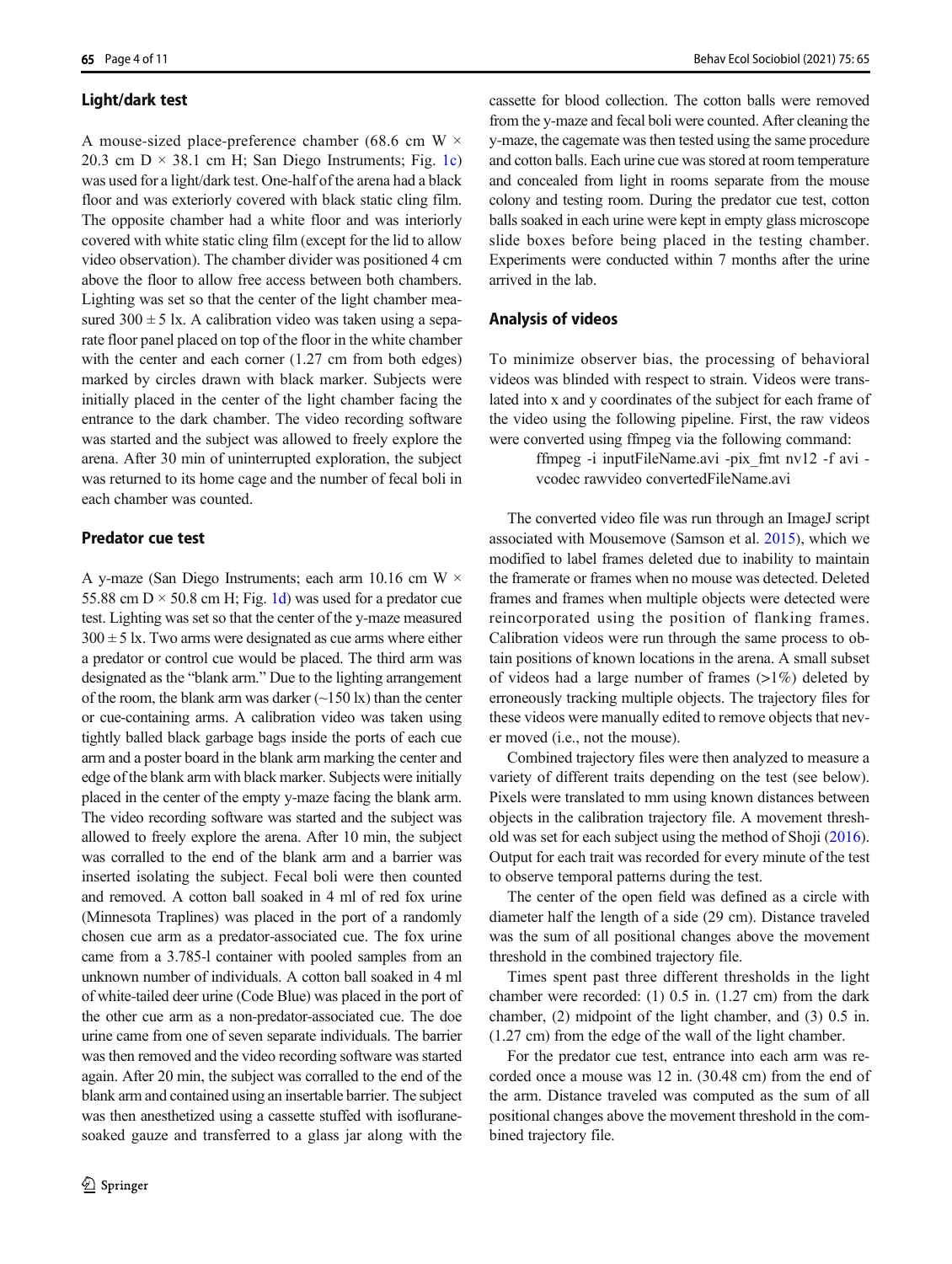#### Corticosterone quantification

Immediately following the predator cue test, each mouse was anesthetized using an isoflurane-soaked gauze and transferred to a glass jar. Once unresponsive, the mouse was decapitated, and blood was collected and stored on ice until all tests for the day were completed. Blood was centrifuged at 1200 rpm for 10 min at 4 °C to collect plasma. Samples were stored at −80 °C until assay submission. Plasma corticosterone concentration was quantified by ELISA at the Wisconsin National Primate Research Center.

## Statistical analyses

All statistical analyses were conducted in R (v 3.4.1) (R Development Core Team [2017](#page-10-0)). Linear models were built separately for each behavior using the lm function {stats}. Behaviors were treated as dependent variables. Strain, sex, age (for the open field test), and cross direction (for F1s) were treated as fixed, independent variables. Interactions suggested by graphical patterns were also evaluated. The significance of an independent variable was evaluated using additional sumof-squares tests comparing models that included or excluded the variable. Behaviors in F1s and parental strains were compared using t-tests. F1s from mothers of different strains were tested separately when the cross direction term in the linear model was significant. F1s were inferred to be similar to a parental strain when they were statistically indistinguishable from that strain but distinct from the other parental strain. F1s were inferred to be similar to the mid-parent value, defined as the arithmetic average of the parental means, when they were indistinguishable from that value but distinct from both parental strains. When F1s were statistically distinct from both parental distributions and the mid-parent value, they were inferred to be similar to midpoint values between the midparent value and the parental mean to which they were closest.

#### Data availability

All computational scripts used in video analysis are available in Supplementary Files. Raw measurements and associated metadata for each mouse are included in Supplementary Table 1.

# Results

## Open field test

We conducted open field tests at two life stages (juvenile and adult) to investigate how GI mice and mainland mice explore a brightly lit, open environment with high exposure. We observed extensive behavioral differences between GI mice and mainland mice at both juvenile and adult ages (Fig. [2;](#page-5-0) Table [1](#page-6-0)). Overall, GI mice spend more time in the center of the arena (Fig. [2a](#page-5-0); Table [1\)](#page-6-0), travel more (Fig. [2b](#page-5-0); Table [1\)](#page-6-0), and deposit fewer fecal boli than mainland mice (Table [1\)](#page-6-0). Strain differences for time spent in the center of the arena and the number of fecal boli deposited are similar between ages. Alternatively, distance traveled shows a strong strain-by-age interaction, with the disparity between strains expanding after puberty.

F1 offspring from crosses between GI mice and mainland mice show behavioral patterns consistent with a nonadditive genetic architecture with occasional parental effects. For most behaviors, F1 averages are closer to the mainland strain (Fig. [2](#page-5-0); Table [2\)](#page-7-0). Only the number of fecal boli deposited by F1 adults is statistically indistinguishable from the mid-parent value (Table [2\)](#page-7-0). Cross direction influences distance traveled in both juveniles and adults. F1s with a GI mother travel less than F1s with a mainland mother (Supplementary Table 2).

Collectively, these results indicate that GI mice evolved an increased willingness to explore novel, risky environments. Whereas boldness-related behaviors are consistent across life stages and cross directions, distance traveled in the open field is influenced by age and parental effects.

## Light/dark test

To understand how exploration of a novel environment changes when a sheltered area is available, we conducted a light/dark test using a place preference chamber with equally sized light and dark chambers. We found that GI mice spend nearly twice as much time in the light chamber as mainland mice (Fig. [3a](#page-7-0); Table [1\)](#page-6-0). GI mice also enter the light chamber nearly twice as many times (Fig. [3b](#page-7-0); Table [1](#page-6-0)). Strain differences are maintained when considering only exploratory bouts past the center of the light chamber (Fig.  $3c-d$  $3c-d$ ; Table [1](#page-6-0)). As with the open field test, GI mice deposited less fecal boli, suggesting that baseline anxiety is similar in the two tests (Table [1](#page-6-0)). These patterns indicate that GI mice evolved increased willingness to leave sheltered areas and to venture farther from shelters compared to mainland mice.

## Predator Cue test

To reveal how exploration is impacted by the presence of a predator cue, we conducted tests in a y-maze with one arm containing a cotton ball soaked in fox urine. In the first 10 min of the test with no cues present, both strains show a slight preference for the blank arm where no cue would be placed (Fig. [4a\)](#page-8-0). This pattern could reflect the slight shading of this arm due to lighting constraints in the room. GI mice travel farther overall than mainland mice during these first 10 min, echoing results from the open field test (Table [1](#page-6-0)). After both cues are presented, GI mice and mainland mice spend less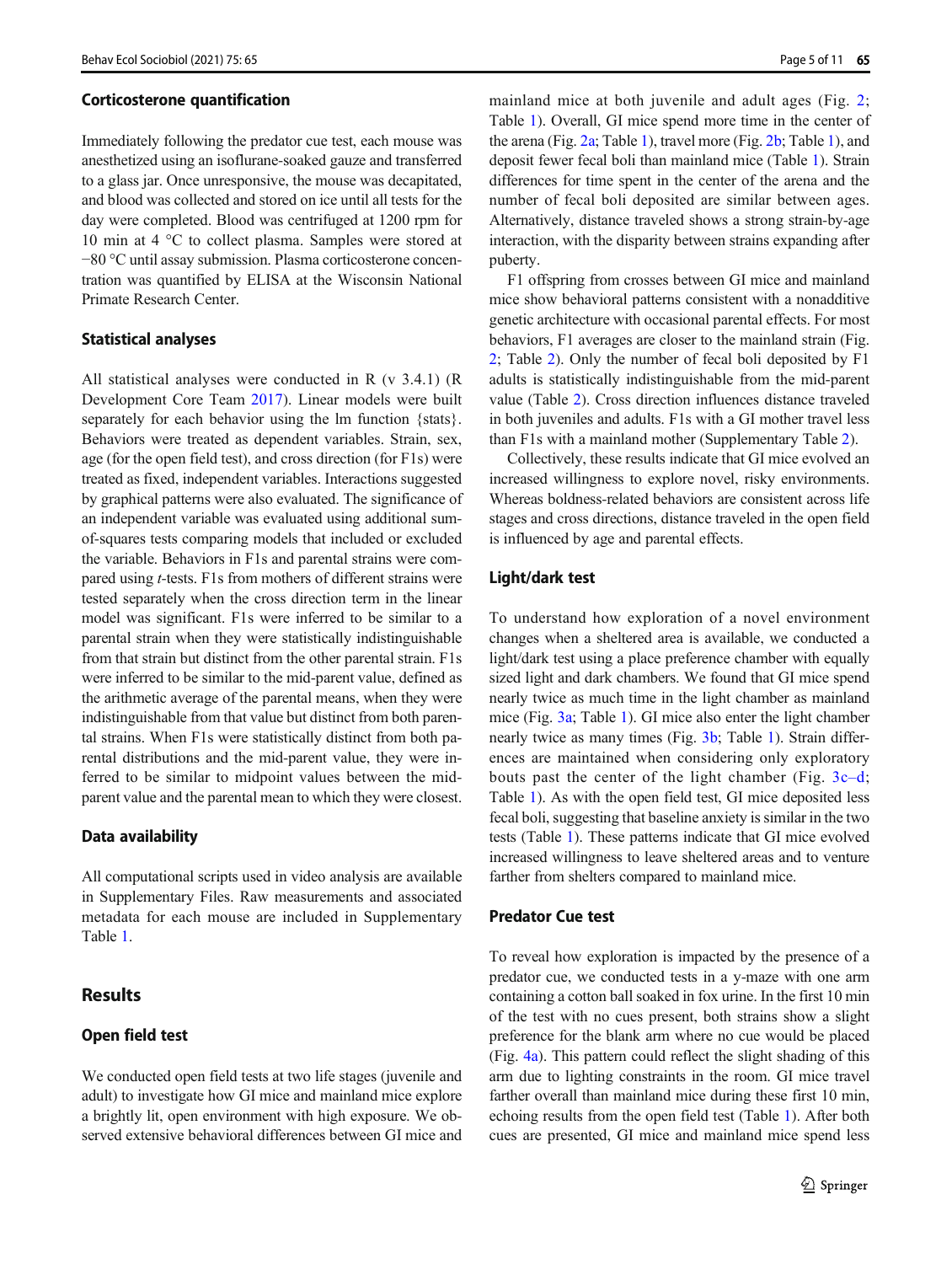<span id="page-5-0"></span>

Fig. 2 Open field comparisons between strain and ages. Means across sexes are designated by horizontal black bars. F1s are separated based on strain of the mother. a Time spent in the center of the open field. b Distance traveled in meters

time in the arm containing the fox urine than in the arm containing the deer urine (Fig. [4a;](#page-8-0) Table [1](#page-6-0)). We find no evidence for strain differences in this avoidance of the predator cue.

Plasma corticosterone concentrations collected immediately following the predator cue test do not differ between strains (Fig. [4b](#page-8-0), *t*-test;  $P = 0.447$ ). This result indicates that GI mice are as physiologically stressed as mainland mice by the presence of a predator cue though they continue to deposit fewer fecal boli ( $t$ -test;  $P < 0.001$ ). Despite the apparent similarity in anxiety among the two strains, GI mice travel more than mainland mice after cues are presented (Table [1](#page-6-0)). These findings suggest that GI mice retain avoidance and stress responses associated with exposure to threats from terrestrial predators even while evolving a greater willingness to explore.

## **Discussion**

Gough Island mice are more exploratory and less fearful than their mainland counterparts in novel, open environments without cues from terrestrial predators. Data from across our experiments demonstrate that GI mice show constant motion throughout each test with little preference for location except when direct cues of terrestrial predators are present. In contrast, mainland mice have high innate anxiety and prefer to remain in regions of each arena characteristic of fearful mice in commonly used behavioral assays (e.g., periphery of the open field, dark chamber of the light/dark box). Since all mice in this study were raised in a common setting, these behavioral differences among inbred strains have a genetic basis.

Although understanding which aspects of the environment on Gough Island stimulated behavioral evolution will require ecological studies, characteristics of GI mice and the island suggest potential causes. GI mice are the largest wild house mice in the world (Gray et al. [2015\)](#page-10-0), offering an extreme case of the gigantism commonly observed among island rodents (Foster [1964](#page-10-0); Adler and Levins [1994\)](#page-9-0). Larger bodies demand greater energetic requirements, particularly during winter (Peters [1983\)](#page-10-0). The willingness of GI mice to explore could have been driven by expanded caloric demand, especially with a diet that is highly varied and likely opportunistic (Jones et al. [2003;](#page-10-0) Cuthbert et al. [2016](#page-9-0)). Additionally, the evolution of boldness may have facilitated the transition to eating seabird chicks, which are a rich source of nutrients during winter when food is scarce and mortality is high (Cuthbert et al. [2016\)](#page-9-0). In contrast to mice inhabiting typical mainland environments, less anxious mice on Gough Island can forage in open areas without danger from predators. For these reasons, exploration and boldness likely provide significant advantages to mice on Gough Island.

Comparisons across juvenile and adult life stages suggest that enhanced exploration and reduced anxiety have evolved along distinct developmental trajectories in GI mice. Although both juvenile and adult GI mice spend more time in the center of an open field and deposit fewer fecal boli, GI mice travel farther than mainland mice only after puberty. Results from other studies support the idea that exploration and boldness can be uncoupled. Pumpkinseed fish approach a novel food source and a potential threat differently (Coleman and Wilson [1998\)](#page-9-0). Wild-caught starlings show greater escape motivation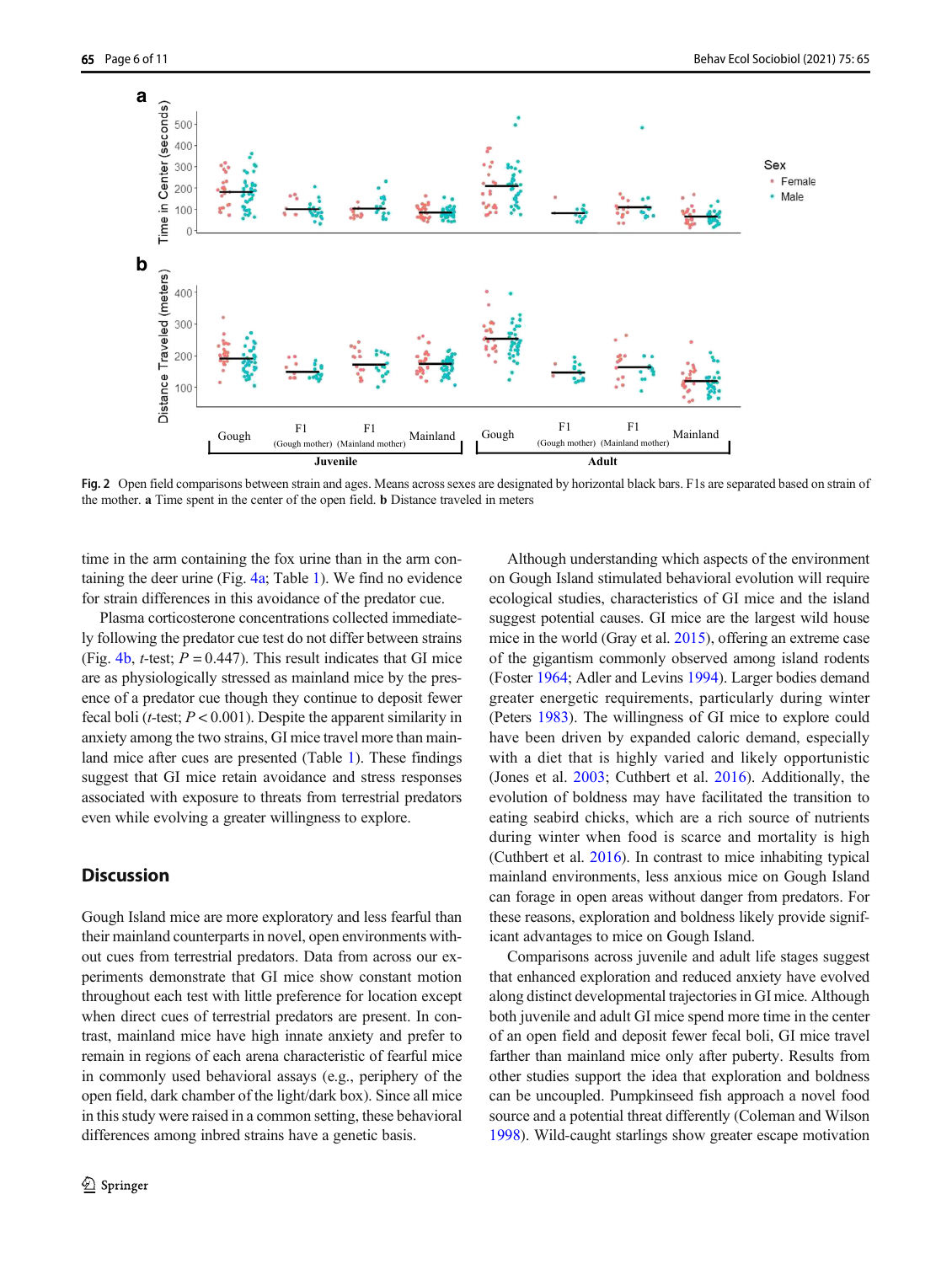<span id="page-6-0"></span>

| Table 1      | Summaries of linear model results for each trait across                                                                                                                                                                                                                    |                | experiments                            |                       |                             |                                                                                                                                                                                                                                                                                                                                                                                  |                      |                |                       |                |                       |                        |
|--------------|----------------------------------------------------------------------------------------------------------------------------------------------------------------------------------------------------------------------------------------------------------------------------|----------------|----------------------------------------|-----------------------|-----------------------------|----------------------------------------------------------------------------------------------------------------------------------------------------------------------------------------------------------------------------------------------------------------------------------------------------------------------------------------------------------------------------------|----------------------|----------------|-----------------------|----------------|-----------------------|------------------------|
| Experiment   | Trait                                                                                                                                                                                                                                                                      | Transformation | Independent<br>variables               | Intercept<br>estimate | (mainland) effect<br>Strain | P value<br>Strain                                                                                                                                                                                                                                                                                                                                                                | Sex (male)<br>effect | P value<br>Sex | Age (adult)<br>effect | P value<br>Age | age effect<br>Strain: | Strain: age<br>P value |
| Open field   | Distance traveled (meters)                                                                                                                                                                                                                                                 | None           | Sex, strain, age,<br>strain*age        | 201.686               | $-17.416$                   | 0.02                                                                                                                                                                                                                                                                                                                                                                             | $-17.896$            | 0.001          | 62.007                | 0.001          | $-116.698$            | 0.001                  |
|              | Time spent mobile<br>(seconds)                                                                                                                                                                                                                                             | None           | Sex, strain, age,<br>strain*age        | 648.324               | $-6.506$                    | 0.749                                                                                                                                                                                                                                                                                                                                                                            | $-44.306$            | 0.004          | 99.081                | 0.001          | $-245.43$             | 0.001                  |
|              | Time in center (seconds)                                                                                                                                                                                                                                                   | Natural log    | Strain                                 | 5.16728               | $-0.91655$                  | 0.001                                                                                                                                                                                                                                                                                                                                                                            | I                    |                | I                     | I              |                       |                        |
|              | Number of fecal boli                                                                                                                                                                                                                                                       | None           | Strain                                 | 6.833                 | 2.7137                      | 0.001                                                                                                                                                                                                                                                                                                                                                                            |                      |                | I                     | I              |                       |                        |
| Light/dark   | Time in light chamber (seconds)                                                                                                                                                                                                                                            | None           | Strain                                 | 774.53                | $-271.62$                   | 0.001                                                                                                                                                                                                                                                                                                                                                                            |                      |                |                       |                |                       |                        |
| box          | Light chamber entrances                                                                                                                                                                                                                                                    | Natural log    | Strain                                 | 5.52242               | $-0.678$                    | 0.001                                                                                                                                                                                                                                                                                                                                                                            |                      |                |                       |                |                       |                        |
|              | Time past center (seconds)                                                                                                                                                                                                                                                 | None           | Strain                                 | 409.12                | $-155.35$                   | 0.001                                                                                                                                                                                                                                                                                                                                                                            |                      |                |                       |                |                       |                        |
|              | Center crosses                                                                                                                                                                                                                                                             | Natural log    | Strain                                 | 4.63887               | $-1.10467$                  | 0.001                                                                                                                                                                                                                                                                                                                                                                            |                      |                |                       |                |                       |                        |
|              | Number of fecal boli                                                                                                                                                                                                                                                       | None           | Strain                                 | 6.9697                | 2.5829                      | 0.001                                                                                                                                                                                                                                                                                                                                                                            |                      |                |                       |                |                       |                        |
| Predator cue | Ratio of time in cue arm/blank                                                                                                                                                                                                                                             | None           | None                                   | 0.7235549             |                             |                                                                                                                                                                                                                                                                                                                                                                                  |                      |                |                       |                |                       |                        |
|              | Ratio of time in control arm/blank<br>arm pre-exposure                                                                                                                                                                                                                     | None           | None                                   | 0.7340024             |                             |                                                                                                                                                                                                                                                                                                                                                                                  |                      |                |                       |                |                       |                        |
|              | arm pre-exposure                                                                                                                                                                                                                                                           |                |                                        |                       |                             |                                                                                                                                                                                                                                                                                                                                                                                  |                      |                |                       |                |                       |                        |
|              | Distance traveled (meters)                                                                                                                                                                                                                                                 | None           | Strain                                 | 80.37                 | $-28.213$                   | 0.001                                                                                                                                                                                                                                                                                                                                                                            |                      |                |                       |                |                       |                        |
|              | pre-exposure                                                                                                                                                                                                                                                               | None           | Strain                                 | 186.497               | $-40.137$                   | 0.001                                                                                                                                                                                                                                                                                                                                                                            |                      |                |                       |                |                       |                        |
|              | Time spent mobile (seconds)<br>pre-exposure                                                                                                                                                                                                                                |                |                                        |                       |                             |                                                                                                                                                                                                                                                                                                                                                                                  | I                    |                |                       |                |                       |                        |
|              | Ratio of time in cue arm/blank                                                                                                                                                                                                                                             | None           | None                                   | 0.5019955             |                             |                                                                                                                                                                                                                                                                                                                                                                                  |                      |                | I                     |                |                       |                        |
|              | Ratio of time in control arm/blank<br>arm post-exposure                                                                                                                                                                                                                    | None           | None                                   | 0.6987754             |                             |                                                                                                                                                                                                                                                                                                                                                                                  | I                    | I              | I                     | I              |                       |                        |
|              | Distance traveled (meters)<br>arm post-exposure                                                                                                                                                                                                                            | None           | Strain, sex                            | 131.017               | $-35.684$                   | 0.001                                                                                                                                                                                                                                                                                                                                                                            | $-17.732$            | 0.004          | I                     | I              | I                     |                        |
|              | post-exposure                                                                                                                                                                                                                                                              |                |                                        |                       |                             |                                                                                                                                                                                                                                                                                                                                                                                  |                      |                |                       |                |                       |                        |
|              | Time spent mobile (seconds)<br>post-exposure                                                                                                                                                                                                                               | Natural log    | Strain, sex                            | 5.86979               | $-0.14411$                  | 0.001                                                                                                                                                                                                                                                                                                                                                                            | $-0.1002$            | 0.01           | T                     | I              | I                     |                        |
|              | Corticosterone concentration                                                                                                                                                                                                                                               | None           | Sex                                    | 715.63                | $\overline{\phantom{a}}$    | $\begin{array}{c} \rule{0pt}{2.5ex} \rule{0pt}{2.5ex} \rule{0pt}{2.5ex} \rule{0pt}{2.5ex} \rule{0pt}{2.5ex} \rule{0pt}{2.5ex} \rule{0pt}{2.5ex} \rule{0pt}{2.5ex} \rule{0pt}{2.5ex} \rule{0pt}{2.5ex} \rule{0pt}{2.5ex} \rule{0pt}{2.5ex} \rule{0pt}{2.5ex} \rule{0pt}{2.5ex} \rule{0pt}{2.5ex} \rule{0pt}{2.5ex} \rule{0pt}{2.5ex} \rule{0pt}{2.5ex} \rule{0pt}{2.5ex} \rule{0$ | $-100.01$            | 0.048          | $\mid$                | I              | I                     | I                      |
|              | $(\text{m}^{\text{sum}})$                                                                                                                                                                                                                                                  |                |                                        |                       |                             |                                                                                                                                                                                                                                                                                                                                                                                  |                      |                |                       |                |                       |                        |
|              | The third column shows transformations performed on the dependent variable. The fourth column shows significant independent variables among sex, strain, and age (for traits from the open field test)<br>When none of these predictors were significant, the overall mean |                | is presented as the intercept estimate |                       |                             |                                                                                                                                                                                                                                                                                                                                                                                  |                      |                |                       |                |                       |                        |
|              |                                                                                                                                                                                                                                                                            |                |                                        |                       |                             |                                                                                                                                                                                                                                                                                                                                                                                  |                      |                |                       |                |                       |                        |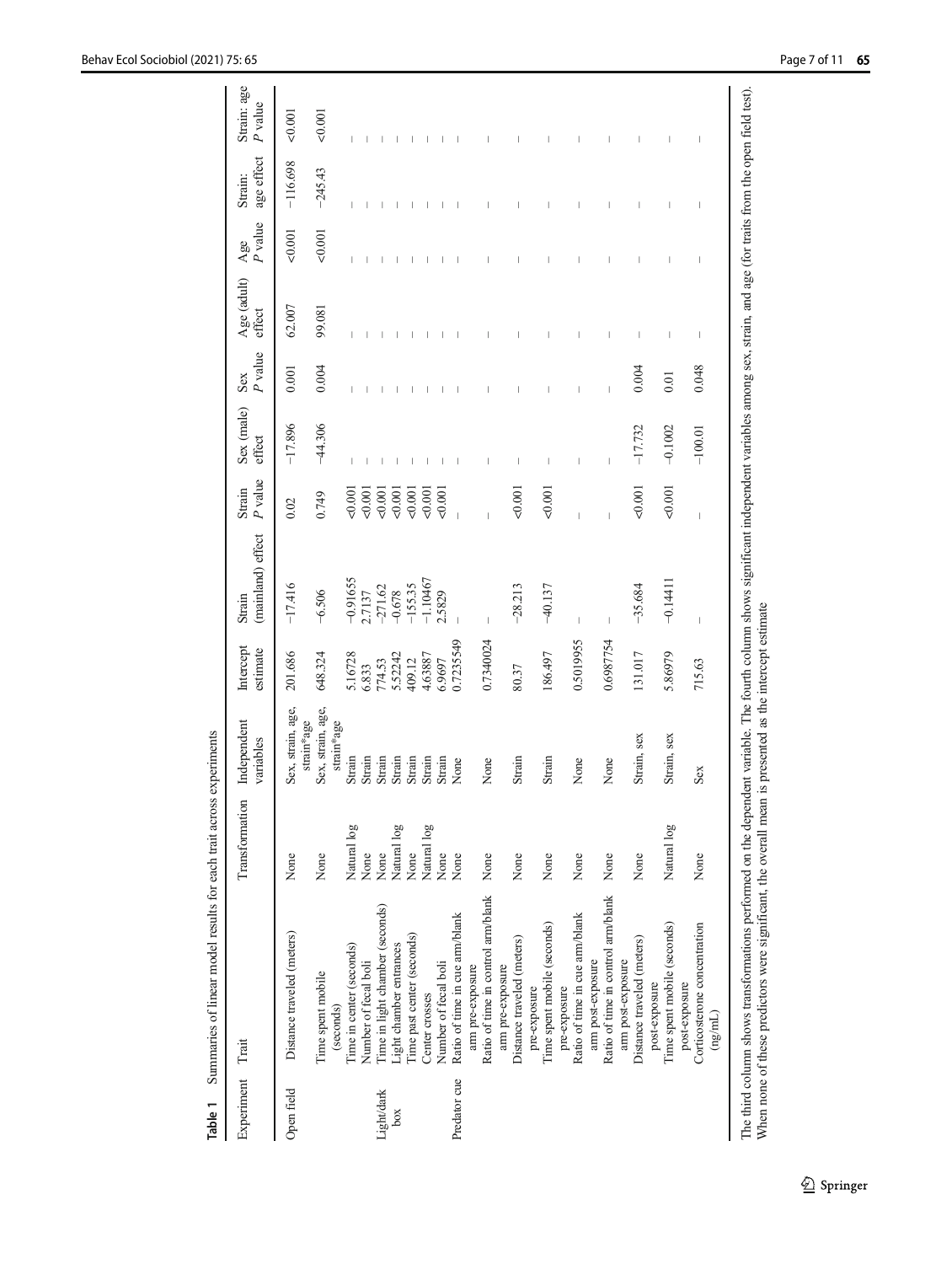| Experiment          | Trait                | Sex effect               | Cross direction effect | F1 grouping                                           |
|---------------------|----------------------|--------------------------|------------------------|-------------------------------------------------------|
| Open field juvenile | Distance traveled    |                          | $\pm$                  | Underdominant (GI mother), Mainland (mainland mother) |
|                     | Time in center       |                          |                        | Midparent/mainland midpoint                           |
|                     | Number of fecal boli |                          |                        | Gough Island                                          |
| Open field adult    | Distance traveled    |                          | $\pm$                  | Midparent/mainland midpoint                           |
|                     | Time in center       |                          |                        | Midparent/mainland midpoint                           |
|                     | Number of fecal boli | $\overline{\phantom{0}}$ | -                      | Midparent                                             |

<span id="page-7-0"></span>Table 2 Summary of effects influencing behaviors in the open field

A "+" indicates significance of that variable for the given trait. F1 groupings are based on which values (mainland mean, GI mean, or midparent) the F1 distribution is significantly different from using a t-test. For traits with a significant cross direction effect, the two groups were treated separately

than hand-reared starlings when placed in a new cage, but the two groups of birds respond similarly to novel objects (Feenders et al. [2011\)](#page-10-0). Organisms living in a complex environment are expected to benefit from context-specific evolution of behavior (Coleman and Wilson [1998](#page-9-0); Sih et al. [2004\)](#page-10-0). Exploration, which is tied to the need for resources, including food and shelter, takes on greater importance when mice leave the nest and care of their mother. Alternatively, reducing unnecessary anxiety may increase both juvenile and adult fitness by reducing negative health consequences from continuous stress (Koolhaas et al. [1999;](#page-10-0) Elliot et al. 2017). Therefore, natural selection could uncouple the developmental timing of exploration and anxiety.

Rodents living on islands without terrestrial predators are expected to lose the avoidance response to predator cues (Orrock [2010\)](#page-10-0). It is interesting, therefore, that GI mice and mainland mice respond similarly to fox urine. There are multiple explanations for this finding; none of which is mutually exclusive. First, GI mice may not have been on the island long enough for new genetic variants that relax the response to predator cues to arise and spread. Perhaps this phenotype has a smaller mutational target size than general anxiety, a trait for which we observed a heritable reduction in GI mice. A second possibility is that selection on general anxiety may be more direct than selection to remove predator cue responses. The presence or absence of a predator cue response makes no difference when predators are absent, whereas reducing general anxiety can facilitate the optimization of foraging strategies and reduce energy expenditure from unnecessary stress (Elliot et al. 2017). A final explanation is that the pathway for detecting terrestrial predators could play additional functional roles in GI mice. Sulfur-containing byproducts of meat-eating vertebrates are known to be aversive stimuli for rodents (Nolte et al. [1994](#page-10-0)), but there may be other sulfur-containing



Fig. 3 Results from light/dark test. Means across sexes are designated by horizontal black bars. **a** Amount of time spent in light chamber of light/ dark box. **b** Number of entrances to the light chamber. **c** Amount of time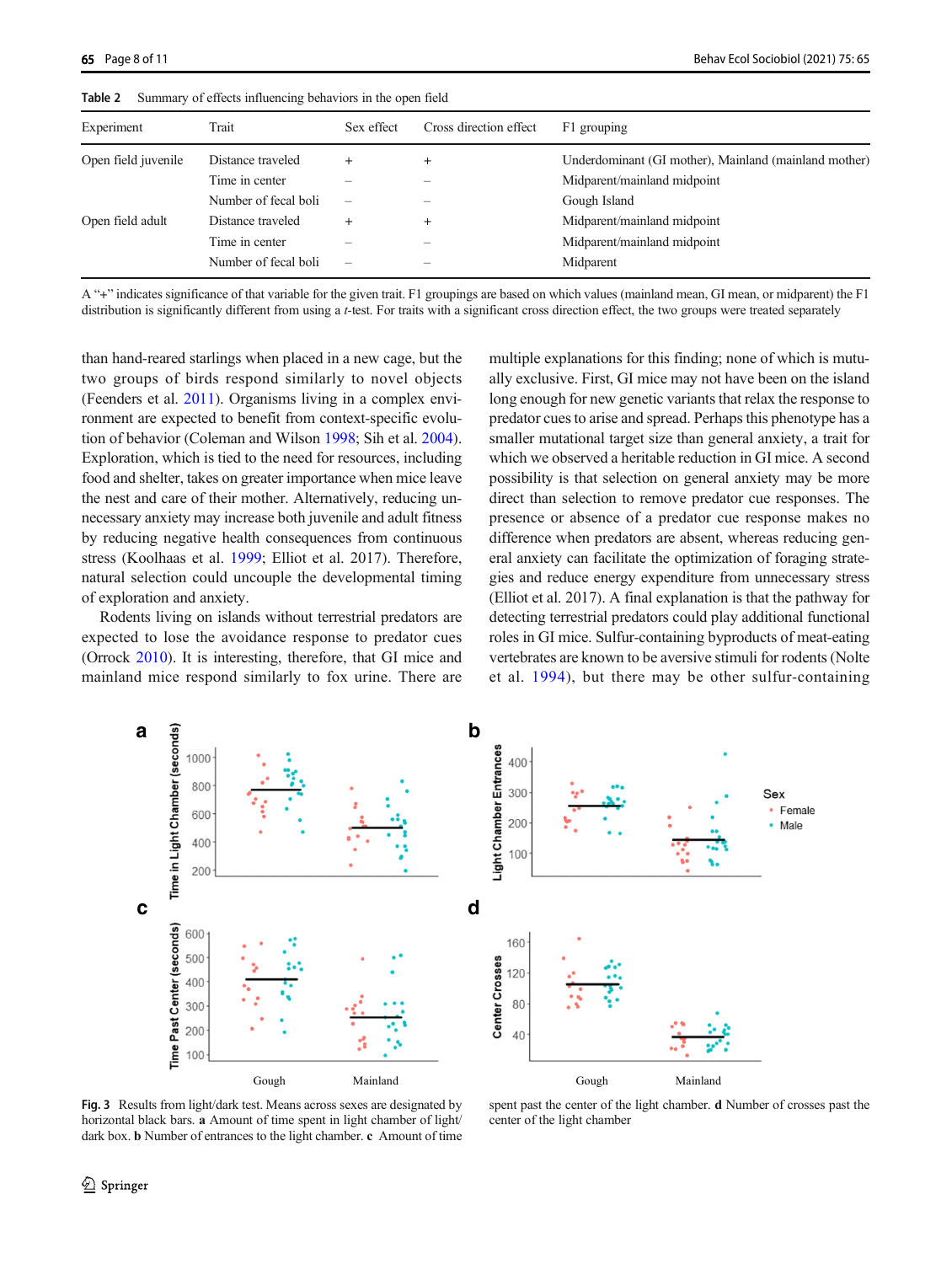<span id="page-8-0"></span>Fig. 4 Results from predator cue test. a Mean ratio and standard error of time spent in arm with a given cue to time spent in blank arm. Ratios on the left are for the 10 min of exploration before cues were added. b Corticosterone concentration of mice immediately after the predator cue test. Means across sexes are designated by horizontal bars. Note the assay has a maximum detection limit of 1000 ng/mL



compounds on Gough Island that mice need to detect. Since fish-eating seabirds are a major source of nutrition for GI mice during the winter season (Cuthbert et al. [2016;](#page-9-0) Caravaggi et al. [2019\)](#page-9-0), the ability to locate nests emitting sulfur signals could be beneficial.

It is worth noting that GI mice continue to deposit fewer fecal boli after exposure to predator urine, despite showing similar corticosterone levels to mainland mice following the test. While the number of fecal boli deposited during a behavioral test is a commonly used proxy for anxiety (Flint et al. [1995\)](#page-10-0), it is likely influenced by additional factors (e.g., metabolism) and may detect different aspects of anxiety than corticosterone. It is also possible that the method of anesthesia and euthanasia we used prior to plasma collection caused similar levels of anxiety in both mouse strains, whereas fecal boli counts represent stress levels during the test itself. Additional measurements of corticosterone concentration both before the predator cue exposure and in individuals that do not undergo behavioral testing will provide a better understanding of the dynamics of physiological stress in these strains.

The phenotypic patterns we documented in F1s provide insights into the genetic architecture that underlies the evolution of new behaviors in GI mice. We found that F1s resemble mainland mice more than GI mice in open field tests, implying that GI mouse alleles are recessive to mainland mouse alleles for several behaviors connected to boldness and exploration. Recessive mutations tend to reduce function (Simmons and Crow [1977](#page-10-0)), suggesting that the variants of interest could have decreased the expression of genes or pathways that are typically active in mainland mice. The evolutionary trajectory of recessive mutations in GI mice would have depended on their initial frequencies. Whereas new recessive variants would have required stronger selection to become established and spread to high frequency than new dominant variants (Haldane [1927](#page-10-0)), the probability of fixation of standing

variants that contribute to adaptation is independent of dominance (Orr and Betancourt [2001\)](#page-10-0). The inference of recessive gene action also raises the prospect that behavioral evolution was accomplished through a small number of mutations with large phenotypic effects. Although loci that affect behavior in laboratory strains of mice have been mapped to every chromosome (Flint [2003](#page-10-0)), alleles with substantial effects exist for some behaviors, including boldness and exploration (Cohen et al. [2001](#page-9-0); Parker et al. [2013](#page-10-0)).

Our characterization of F1s uncovered additional factors that shape behavior in GI mice. An apparent maternal effect on distance traveled in the open field acts in the opposite direction of the strain effect (i.e., GI mouse mothers reduce distance traveled by F1 offspring). This result implies that the genetic increase in distance traveled in GI mice is greater than it appears based on comparisons to mainland mice since this maternal effect must be overcome. Antagonism between maternal and direct genetic effects provides a barrier to selection and could draw populations away from optimal trait values, depending on the degree of covariance between these effects (Cheverud and Moore [1994\)](#page-9-0).

Several caveats accompany our interpretations. The mainland strain we profiled was chosen based on its availability and common usage in mouse genetics. If the behavior of this wild-derived inbred strain departs significantly from the mainland mice from which GI mice are descended, our conclusions about the evolution of new behaviors in GI mice could be incorrect. Western Europe is the most likely ancestral origin of M. m. domesticus in North America and on Gough Island (Gray et al. [2014](#page-10-0)). Detailed reconstruction of behavioral evolution in GI mice will ultimately require behavioral studies in specific source populations, which remain to be identified. Our study also assumes that the behavior in the laboratory is representative of the behavior in the wild. While the simplicity of our experimental design facilitates the identification of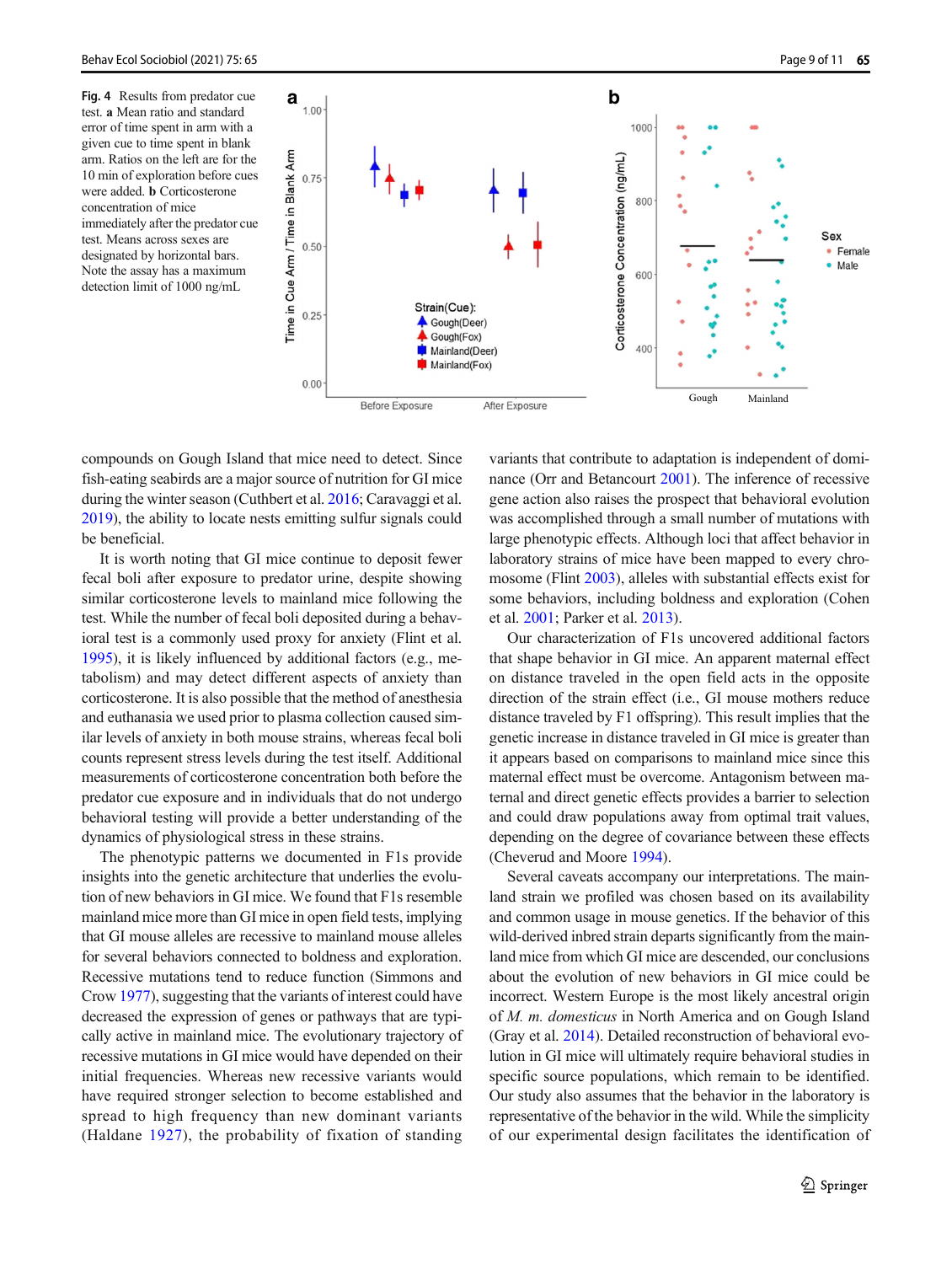<span id="page-9-0"></span>65 Page 10 of 11 Behav Ecol Sociobiol (2021) 75: 65

causal factors in behavioral differences, those interpretations are limited to the environment in which the tests were conducted. Mice in the wild experience complex environments without ad libitum access to food and exposed to many context-dependent signals of danger. Other studies have incorporated predator cues and alarm signals as part of the open field test to mimic these natural conditions (Sievert et al. [2020\)](#page-10-0). Should these conditions have been present in our open field test, we may have obtained different results. Incorporating more realistic scenarios (e.g., fasting, outside enclosures) in future behavioral studies will help broaden our interpretations of the behavioral changes in GI mice.

Our study is among the first to report inherited differences in behavior between island and mainland populations (Brodin et al. 2013; Jolly et al. [2018](#page-10-0)). Island deer mice that evolved larger bodies are less aggressive than their mainland relatives, but this behavioral difference is not heritable (Baier and Hoekstra 2019). Perhaps the extreme ecological conditions on Gough Island (e.g., lack of predators, lack of human commensals, presence of seabird chicks as a source of food in winter) have created particularly strong selective pressure for behavioral evolution. Regardless of the environmental causes, our demonstration of heritable differences between island and mainland populations in a genetic model organism sets the stage for identifying genes responsible for behavioral evolution associated with island colonization. GI mice could also serve as a useful experimental model for exploration and anxiety in humans (Sokolowska and Hovatta [2013](#page-10-0); Ashbrook et al. 2015) where the list of candidate genes for these behaviors continues to grow (Meier and Deckert [2019](#page-10-0)).

Supplementary Information The online version contains supplementary material available at <https://doi.org/10.1007/s00265-021-03003-6>.

Acknowledgements We thank Megan Latsch and Dr. Michelle Parmenter for conducting the pilot study that inspired this project. We thank two anonymous reviewers for helpful feedback on the manuscript. We thank Dr. Andrew Bakken for helping construct the open field and Dr. John Stratton for assistance in developing scripts.

Author contribution JAS helped design the study, carried out the behavioral testing, performed the video analysis, conducted the statistical testing, and drafted the manuscript; MJN conceived of the study, helped design the study, and critically revised the manuscript; BAP helped design the study and critically revised the manuscript. All authors gave final approval for publication and agree to be held accountable for the work performed therein.

Funding This research was funded by National Institutes of Health (NIH) grant R01 GM100426. JAS was partially supported by the NIH Graduate Training Grant in Genetics at the University of Wisconsin – Madison (T32 GM007133). MJN was partially supported by an NHGRI training grant (5T32HG002760) to the UW-Madison Genomic Sciences Training Program.

#### **Declarations**

Ethics approval Guidelines applicable to the use of animals and all experiments were approved by the Institutional Animal Care and Use Committee at the University of Wisconsin-Madison (protocol no. V005209).

Competing interests The authors declare no competing interests.

Open Access This article is licensed under a Creative Commons Attribution 4.0 International License, which permits use, sharing, adaptation, distribution and reproduction in any medium or format, as long as you give appropriate credit to the original author(s) and the source, provide a link to the Creative Commons licence, and indicate if changes were made. The images or other third party material in this article are included in the article's Creative Commons licence, unless indicated otherwise in a credit line to the material. If material is not included in the article's Creative Commons licence and your intended use is not permitted by statutory regulation or exceeds the permitted use, you will need to obtain permission directly from the copyright holder. To view a copy of this licence, visit <http://creativecommons.org/licenses/by/4.0/>.

## References

- Adler GH, Levins R (1994) The island syndrome in rodent populations. Q Rev Biol 69:473–490
- Ashbrook DG, Williams RW, Lu L, Hager R (2015) A cross-species genetic analysis identifies candidate genes for mouse anxiety and human bipolar disorder. Front Behav Neurosci 9:171
- Baier F, Hoekstra HE (2019) The genetics of morphological and behavioural island traits in deer mice. Proc R Soc B 286:20191697
- Berry RJ (1992) The significance of island biotas. Biol J Linn Soc 46:3– 12
- Blumstein DT, Daniel JC (2005) The loss of anti-predator behaviour following isolation on islands. Proc R Soc Lond B 272:1663–1668
- Brodin T, Lind MI, Wiberg MK, Johansson F (2013) Personality trait differences between mainland and island populations in the common frog (Rana temporaria). Behav Ecol Sociobiol 67:135–143
- Brown JS, Kotler BP (2004) Hazardous duty pay and the foraging cost of predation. Ecol Lett 7:999–1014
- Caligioni C (2009) Assessing reproductive status/stages in mice. Curr Protoc Neurosci 48:A.4I.1–A.4I.8
- Caravaggi A, Cuthbert RJ, Ryan PG, Cooper J, Bond AL (2019) The impacts of introduced House Mice on the breeding success of nesting seabirds on Gough Island. Ibis 161:648–661
- Cheverud JM, Moore AJ (1994) Quantitative genetics and the role of environment provided by relatives in behavioral evolution. In: Boake CRB (ed) Quantitative Genetic Studies of Behavioral Evolution. University of Chicago Press, Chicago, pp 67–100
- Cohen RM, Kang A, Gulick C (2001) Quantitative trait loci affecting the behavior of A/J and CBA/J intercross mice in the elevated plus maze. Mamm Genome 12:501–507
- Coleman K, Wilson DS (1998) Shyness and boldness in pumpkinseed sunfish: individual differences are context-specific. Anim Behav 56: 927–936
- Cooper WE, Pyron RA, Garland T (2014) Island tameness: living on islands reduces flight initiation distance. Proc R Soc B 281: 20133019
- Creel S, Christianson D (2008) Relationships between direct predation and risk effects. Trends Ecol Evol 23:194–201
- Cuthbert RJ, Wanless RM, Angel A, Burle M-H, Hilton GM, Louw H, Visser P, Wilson JW, Ryan PG (2016) Drivers of predatory behavior